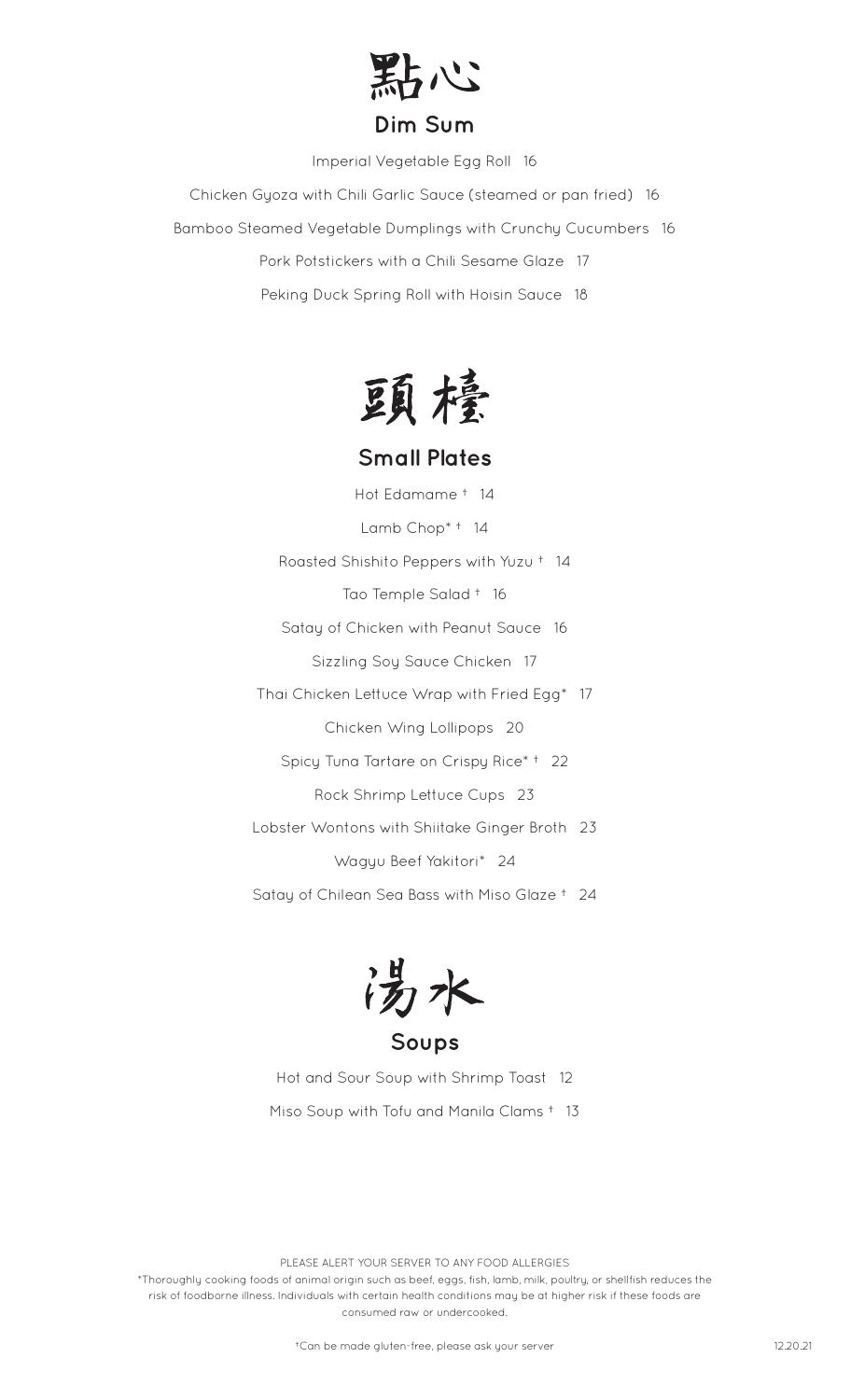



**BBQ**

Lacquered Roast Pork 17 Chinese Five Spice Short Ribs 21



**Tempura**

Avocado Tempura 8 Garlic Green Beans Tempura 8 Asparagus 9 Jumbo Shrimp (4 each) 18

海鮮

## **Noble Treasures From The Sea**

Honey Glazed Salmon with Lotus Root, Green Beans and Baby Sweet Peppers\* 36 Thai Sweet and Spicy Shrimp with Tamarind and Bell Pepper 37 Grilled Branzino with Steamed Bok Choy and Ginger Kaffir Lime Vinaigrette 38 Diver Sea Scallops with Red Curry and Thai Basil\* 42

Miso Glazed Chilean Sea Bass with Wok Vegetables † 43

Grilled Ahi Tuna with Maitake Mushrooms, Snow Peas, and Ginger-Scallion Sauce\* 43



Crispy Orange Chicken 32

Black Pepper Chili Chicken with Pepper, Onion, Bamboo Shoot and Celery 32

Peking Duck for Two 88

PLEASE ALERT YOUR SERVER TO ANY FOOD ALLERGIES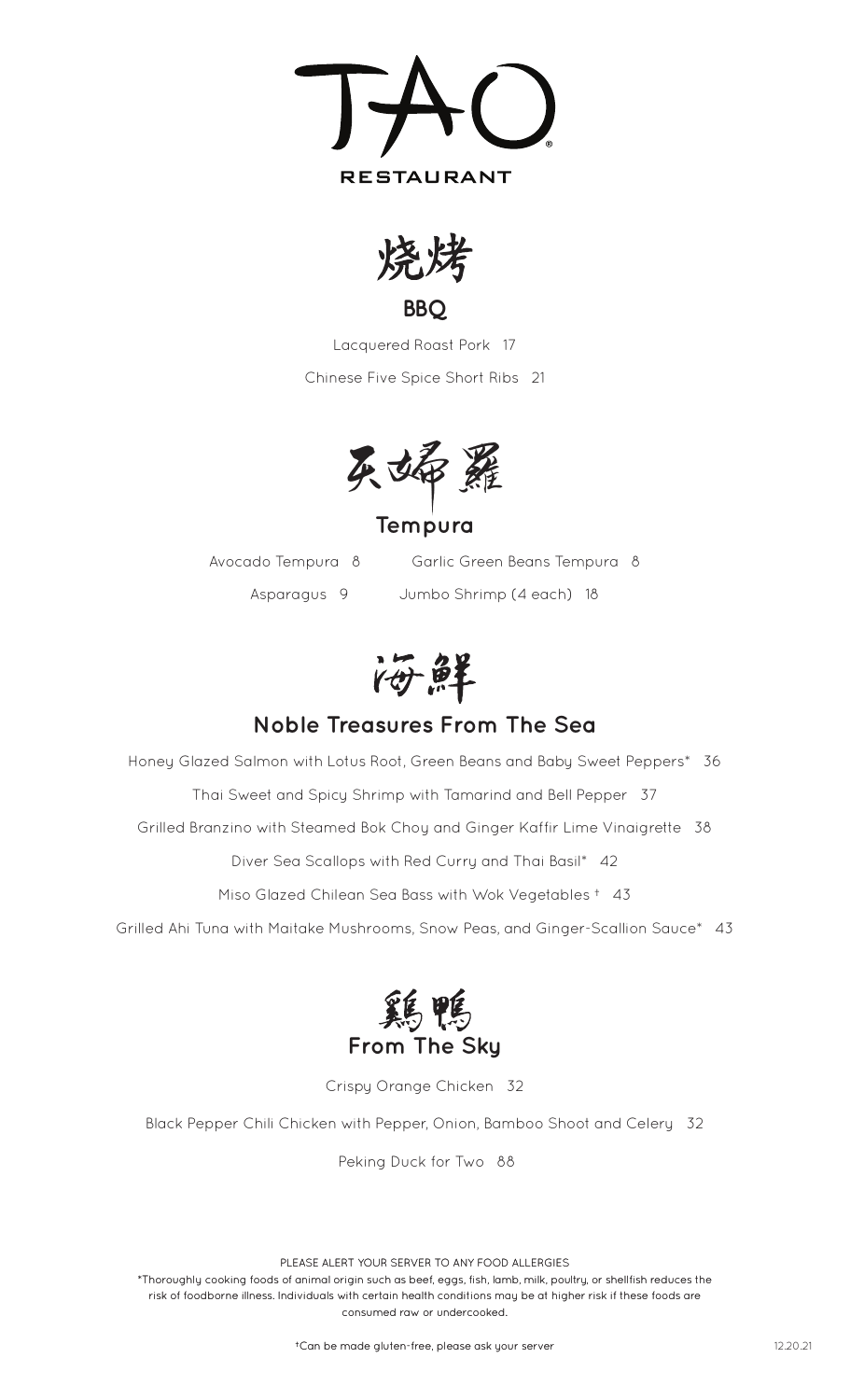

Grilled 12 oz. Imperial Wagyu Ribeye with Yuzu Cilantro Butter \* † 96

Filet Mignon Pepper Steak <sup>+</sup> \* 48

Wasabi Crusted Filet Mignon with Tempura of Onion Rings \* 56

Beef and Broccoli, Aged NY Strip with Black Bean Sauce \* 75



## **Sophisticated Noodles And Rice**

Jasmine White or Brown Rice 6

Tao Lo Mein with Roast Pork 18

8 Greens Fried Rice with Brown Rice, Seasonal Vegetables and Egg White † 19

Chinese Sausage and Shrimp Fried Rice with Fried Egg \* 20

Triple Pork Fried Rice with Pork Belly, BBQ Roast Pork and Chinese Sausage 20

Pad Thai Noodles with Peanuts, Mushrooms and Tofu † 21

with Chicken 23 with Shrimp 24

Chow Fun with Stir Fried Vegetables and Tofu † 21

Thai Duck Fried Rice 21

Lobster and Kim Chee Fried Rice † 34



**From The Sides**

Asian Green Stir Fry † 12

Chinese Broccoli with Black Bean Sauce 14

Charred Brussels Sprouts with Cilantro Lime Vinaigrette and Puffed Rice † 14

Roasted Cauliflower with Sweet and Sour Sauce 14

PLEASE ALERT YOUR SERVER TO ANY FOOD ALLERGIES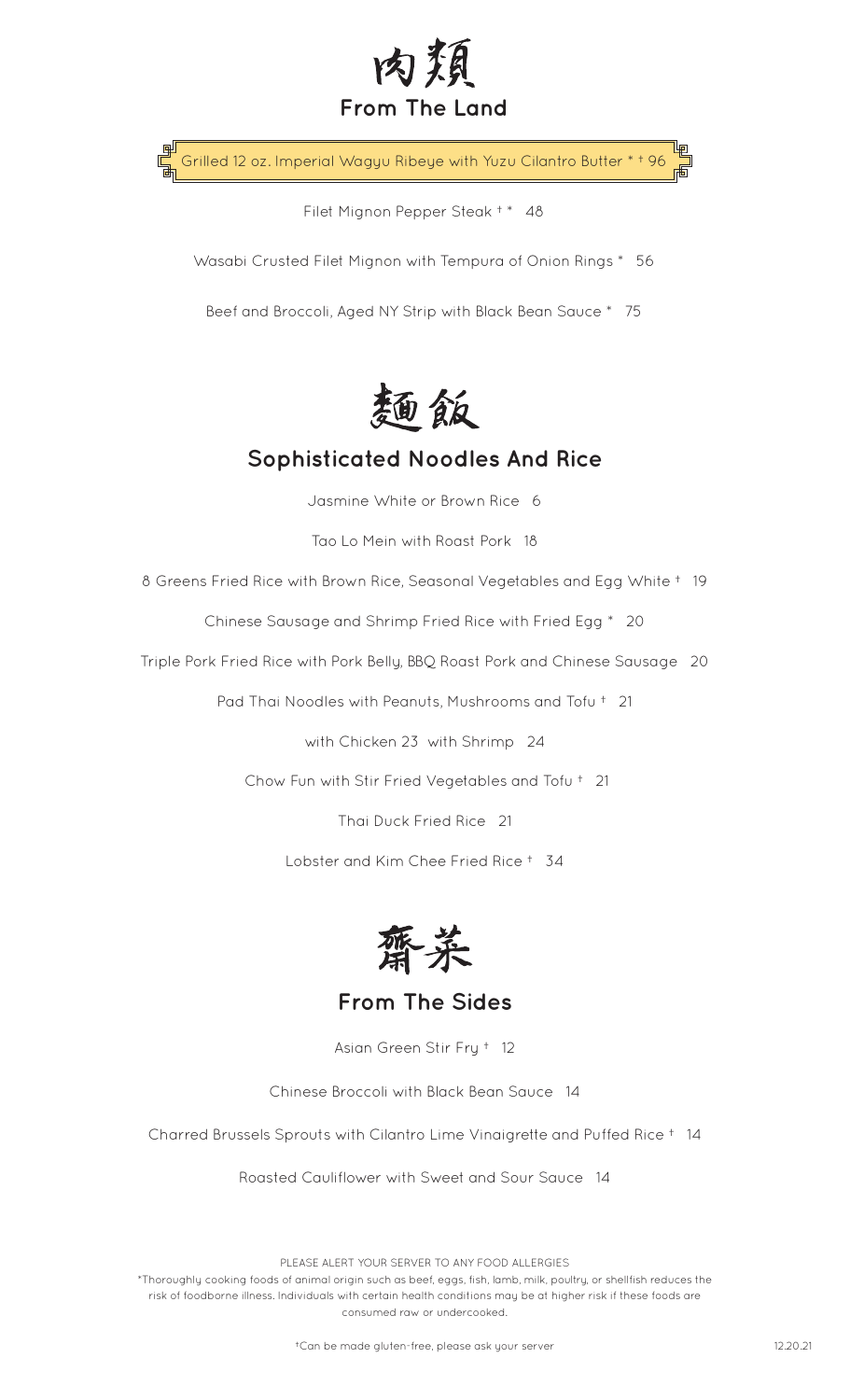

#### **Sushi & Sashimi** †

Price per Piece

| Bin naga Albacore*4          |
|------------------------------|
| Sake Salmon <sup>*</sup> 7   |
| Ikura Salmon Roe*7           |
|                              |
| Thai Snapper* 7              |
| Smoked Sake Smoked Salmon  7 |
| Hamachi Yellowtail* 7        |

| Unagi Fresh Water Eel*7    |
|----------------------------|
|                            |
| Hotate Sea Scallop*  8     |
| Maguro Tuna <sup>*</sup> 8 |
| Botaní Ebí Sweet Shrimp*9  |
| Uni Sea Urchin* 10         |
| Kani King Crab* 12         |



## **Extras**

**Udama** Quail Egg\* 3 **Soy** Paper 3 **Temaki** Handroll 4 **Maki** Roll 6

## **Special Dishes**

Salmon Sashimi with Avocado, Crispy Onions, Sweet and Spicy Sesame Sauce \* 17

Yellowtail Sashimi with Jalapeno and Ponzu Sauce \* † 20

Trio of Salmon, Tuna and Yellowtail Sashimi with Wasabi Salsa \* † 28

## **Special Rolls**

Crunchy Spicy Yellowtail Roll with Crushed Onion \* † 17 Crispy Spicy Tuna Roll with Avocado and Soy Paper \* † 18 TAO Angry Dragon Roll with Eel and Kabayaki Sauce \* 18 Shrimp Tempura, Spicy Tuna, Avocado, and Soy Paper Roll \* 19 Chef's Roll with Salmon, Tuna, Avocado, and Aji Amarillo Sauce \* 19 King Crab California Roll † 19 Spicy Shrimp, King Crab, and Asparagus Roll \* † 21 Spring Mountain Roll with Spicy King Crab, Lobster, and Avocado Topped with Spicy Tuna \* † 25

PLEASE ALERT YOUR SERVER TO ANY FOOD ALLERGIES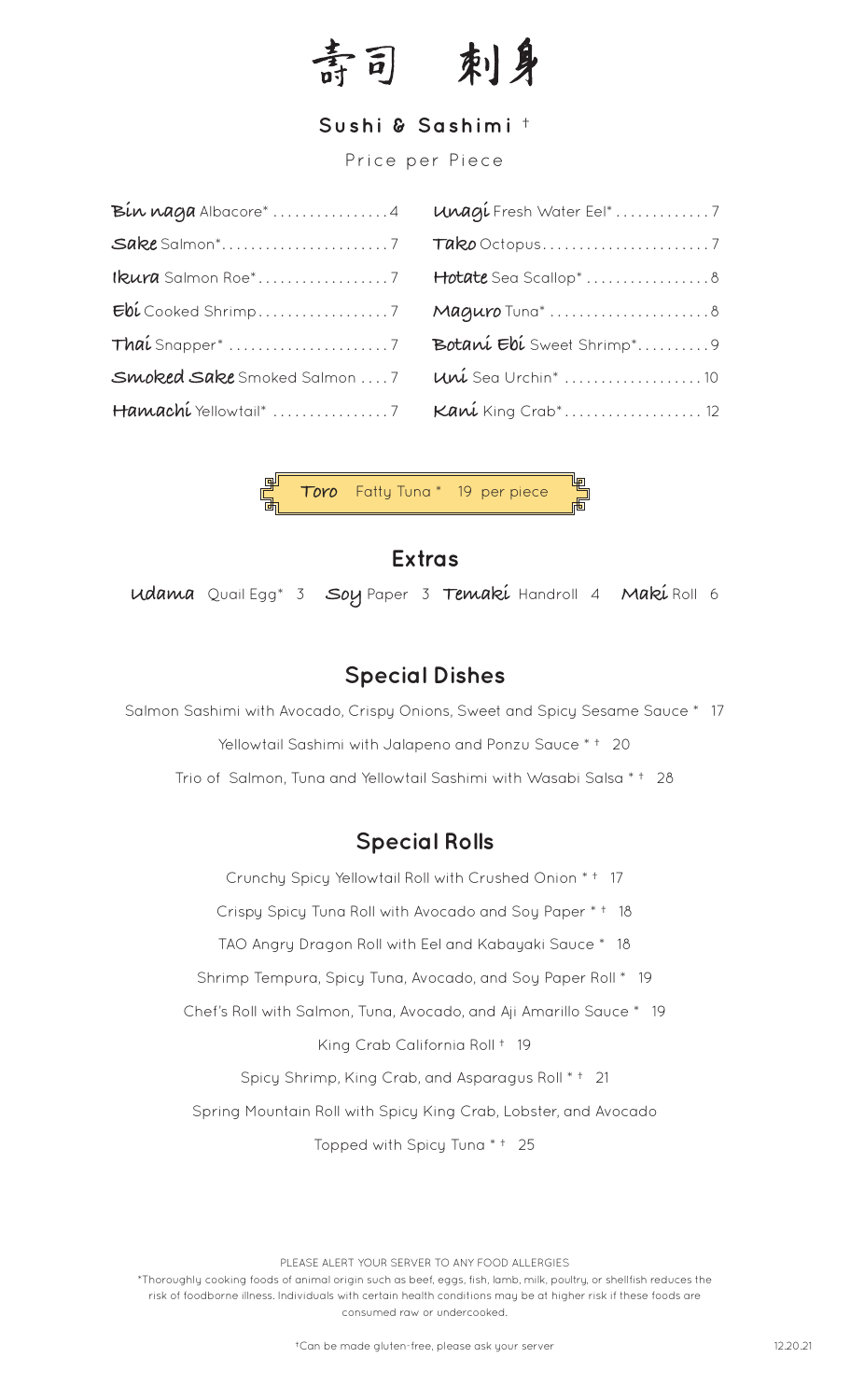

剛

## **Tao Desserts**

Ice Creams and Sorbets † 9

Yuzu Sugar Dusted Doughnuts with Trio of Sauces 14

Molten Chocolate Cake with Salted Caramel Gelato and Cherry Sauce 15

Giant Fortune Cookie White with White and Dark Chocolate Mousse 16

Mochi Tasting † Assorted Flavors 16

Potted Carrot Cake with Cream, Miso Caramel, Candied Micro Carrots 18

le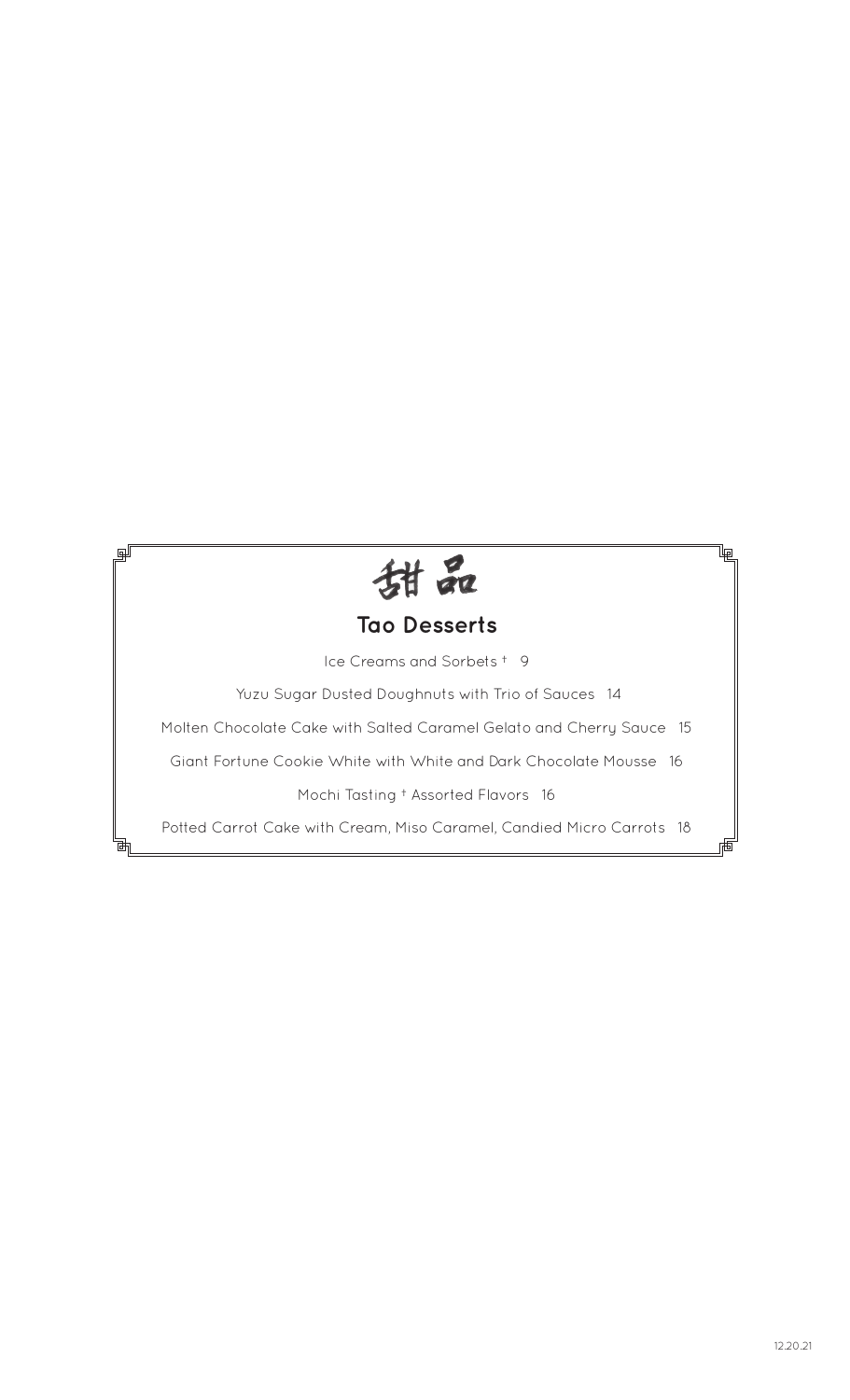## **Tao Specialty Cocktails**

#### **TAO-tini**

New Amsterdam Mango Vodka, RumHaven Coconut Rum Cold Pressed Lemon, Cranberry 19

**Lychee Martini**

Absolut Elyx Vodka Shimmering Lychee Liqueur, Cold Pressed Citrus 19

#### **Divinity**

Grey Goose Le Citron Vodka, St. Germain Cold Pressed Pineapple, Lemon, Butterfly Pea Flower 19

**Harmony**

The Botanist Islay Dry Gin, Cointreau 'Suds' Luxardo Maraschino, Cold Pressed Watermelon, Citrus 19

#### **Zen Garden**

Avion Silver Tequila, Midori Melon Liqueur Sugar Snap Pea, Cold Pressed Lime, Ginger Beer

19

#### **Wu Wei**

Absolut Elyx Vodka, Plymouth Gin, Avion Silver Tequila Flaming Green Chartreuse, Cold Pressed Citrus  $22$ 

#### **Essence**

Diplomatico Planas Rum, Domaine de Canton Ginger Wild Blueberry, Coconut, Cold Pressed Lime, Essential Mint Oil 19

**Nirvana** 

Camarena Blanco Tequila, Passionfruit Ginger, Cold Pressed Lime, Thai Chili, Red Bull Tropical 19

#### **Enlightenment**

Barrel Aged Ilegal Joven Mezcal, Dolin Blanc Vermouth Cocchi Americano Aperitivo, Honeysuckle, Szechuan Peppercorn 19

**Bubbles & Berries**

G.H. Mumm Brut Rose Champagne, Absolut Elyx Vodka St. Germain, Strawberries 19

**Smoking Dragon**

⊞

TABLESIDE DECANTER SERVICE Shibui 'Pure Malt' Japanese Whiskey, Martini & Rossi 'Rubino' Vermouth Rosemary Port WIne Reduction, Peychaud's, Hickory Smoke 55 Serves Two | 110 Serves Four

12.20.21

lp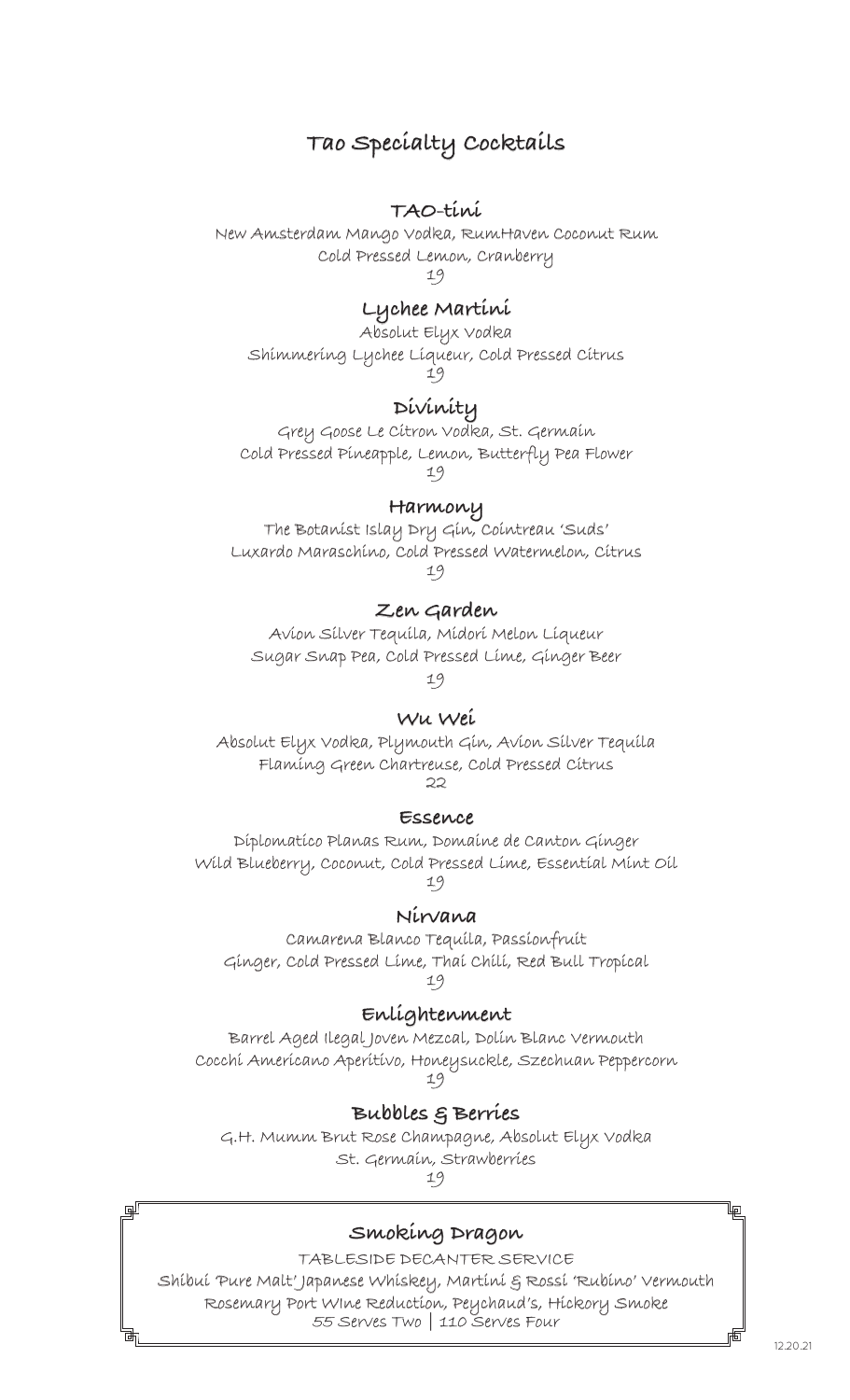## **Sake By The Glass**

5oz • 10oz

#### **TAO House Sake** - Hot or Cold - 12 • 24

**Earth -** Sakes rooted in the classic; region, water, rice Kigen One Cup / (j) Fukushima 16

**Enternal** - Sakes beyond definition, fun and unusual Kid Nigori / (n) Nara 16 • 32 • 64

**Spirit** - Bouquets and flavors of fruits and blossoms Moonbloom / (jg) Nagano 22 • 44 • 88

**Tranquil** - Purity and balance, cleansing like water Akabu / (jg) Iwate 28 • 56 • 112

#### **Draft Beer** 14

Asahi Super Dry, Kirin Ichiban Voodoo Ranger Juicy Haze IPA, Big Dogs Tail Wagger Wheat

#### **Bottle Beer**

Tiger, Tsing Tao, Kirin Light Coedo Shikkoku Black Lager, Sapporo, Bud Light, Miller High Life, Corona, Stella Artois

### **Non-Alcoholic Cocktails**

**Zhen Bang** Fresh Raspberries, Cold Pressed Lime Organic Agave Nectar, Sparkling Water 12

#### **Red Shen**

Cold Pressed Lime, Orange & Pineapple Pomegranate, Nutmeg, Sparkling Water 12

#### **Lajiao Cucumber Buck**

Cold Pressed Lemon and Lime Cucumber Water, Habanero, Ginger Beer 12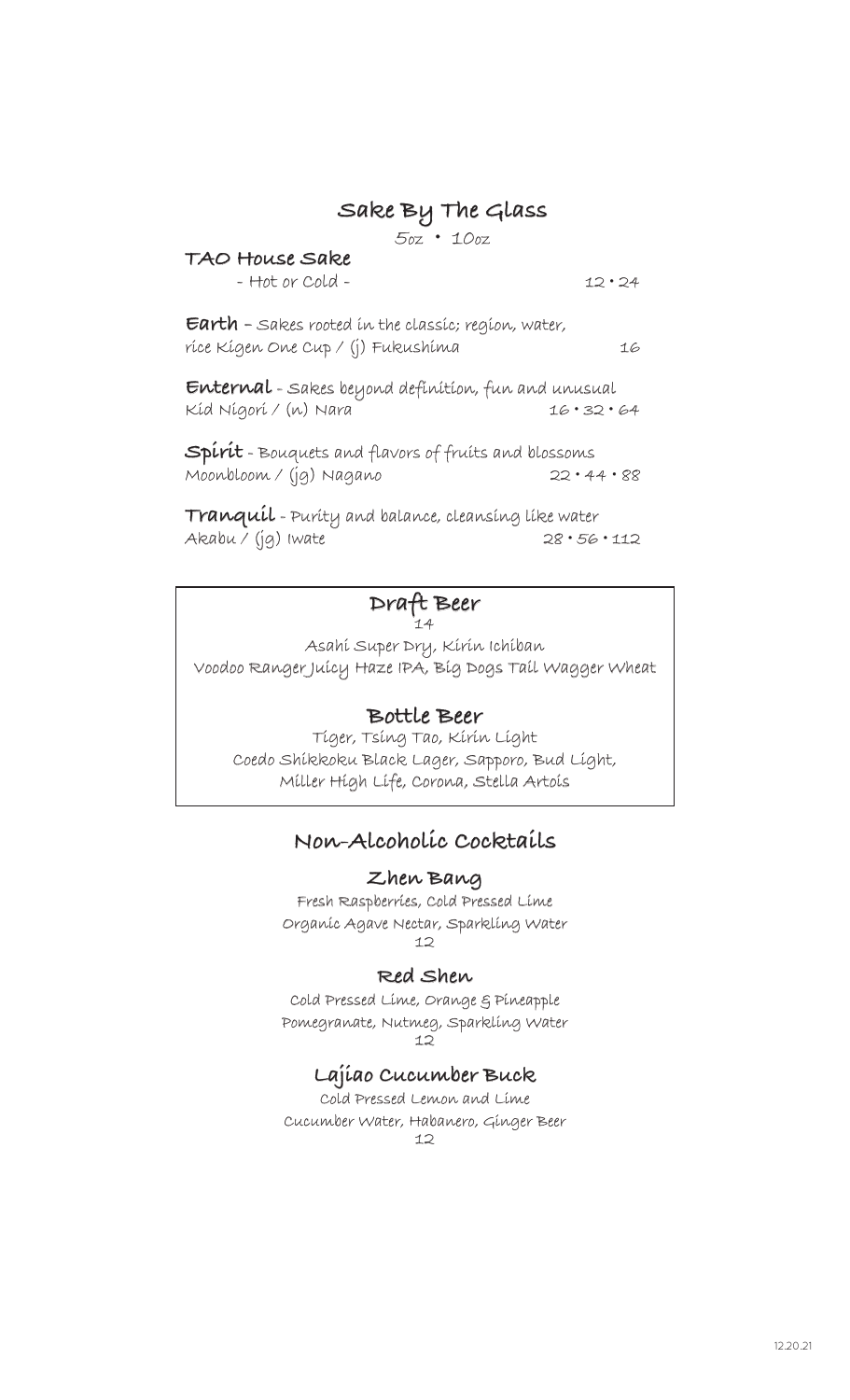## **Large Format Sake**

1800mL - 60oz

| Chrysanthemum Water / Kikusui (jg) Niigata   | 150 |
|----------------------------------------------|-----|
| cabin in the Snow / Yuki no Bosha (jg) Akita | 170 |

# **Feature Sake \_ \_ . Enter.Sake Shuhari** (jd)

ENTER Collection curated by Richie Hawtin 720 ml bottle 125

**Sake Bombs** - brought to your table in our custom sake bomber

| Tradítíonal - 1.502 House Sake and Asahí Beer | 16 |
|-----------------------------------------------|----|
| Tao Bomb - 1.50z House Sake and Red Bull      | 16 |

(h) = Honjozo (j) = Junmai

(n) = Nigori  $(GN) = Genshu$   $(g) =$  Ginjo (d) =Daiginjo  $(f)$  = Futsu  $(na) = Nama$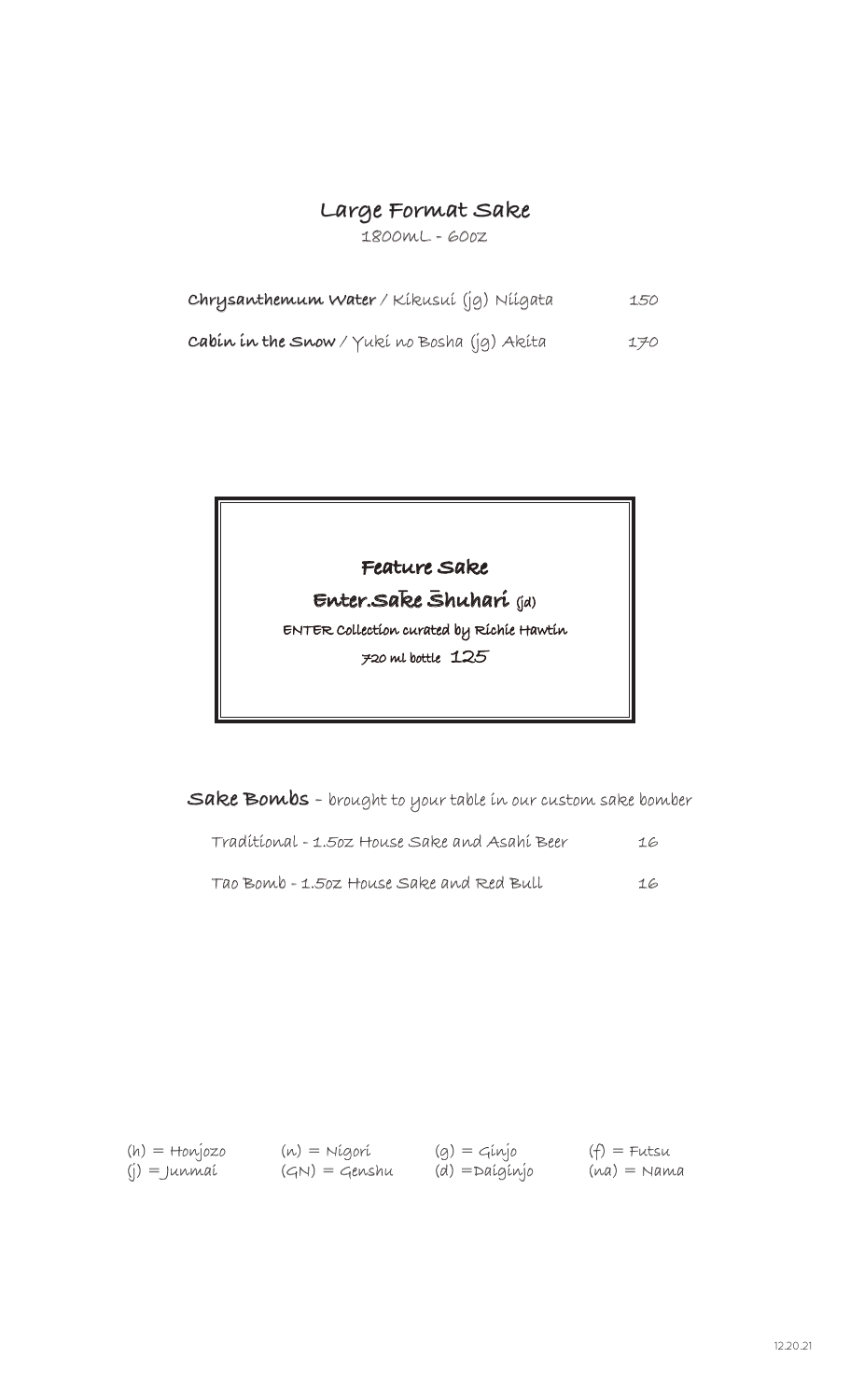## **Sake Bottles**

720ml

| <b>Earth</b> - Sake rooted in the classics; region, water, rice        |             |
|------------------------------------------------------------------------|-------------|
| Sookuu / Enter (j) Kyoto                                               | (500ml) 120 |
|                                                                        |             |
| <b>Tranquil</b> - Sake of purity, and balance, cleansing like water    |             |
| <b>Melody of Water</b> / Mízu no Shírabe (jg) Kyoto                    | 85          |
| Pure Dawn / Shimizu no Mai (jg) Akita                                  | 95          |
| Water Flow / Jozen Mízunogotoshí (js) Níígata                          | 100         |
|                                                                        |             |
| <b>Spirit</b> - Sakes with bouquets and flavors of fruits and blossoms |             |
| <b>Azure</b> / Tosaturu (g) Kochí                                      | 80          |
| <b>Shuhari</b> / Enter (jd) Kyoto                                      | 125         |
| <b>DY-23</b> / Dassaí (jd) Yamagata                                    | 245         |
|                                                                        |             |
| <b>Eternal</b> - Sakes beyond definition, fun and unusual (sizes vary) |             |
| Tyku Cucumber / (j) Nara                                               | 70          |
| The Blue One / Joto (jn) Hiroshima                                     | 85          |
| <b>Heaven Sake</b> / Urakasumí / (jg) Míyagí                           | 140         |

(h) = Honjozo (j) = Junmai

(n) = Nigori  $(GN) = Genshu$   $(g) =$  Ginjo (d) =Daiginjo  $(f)$  = Futsu  $(na) = Nama$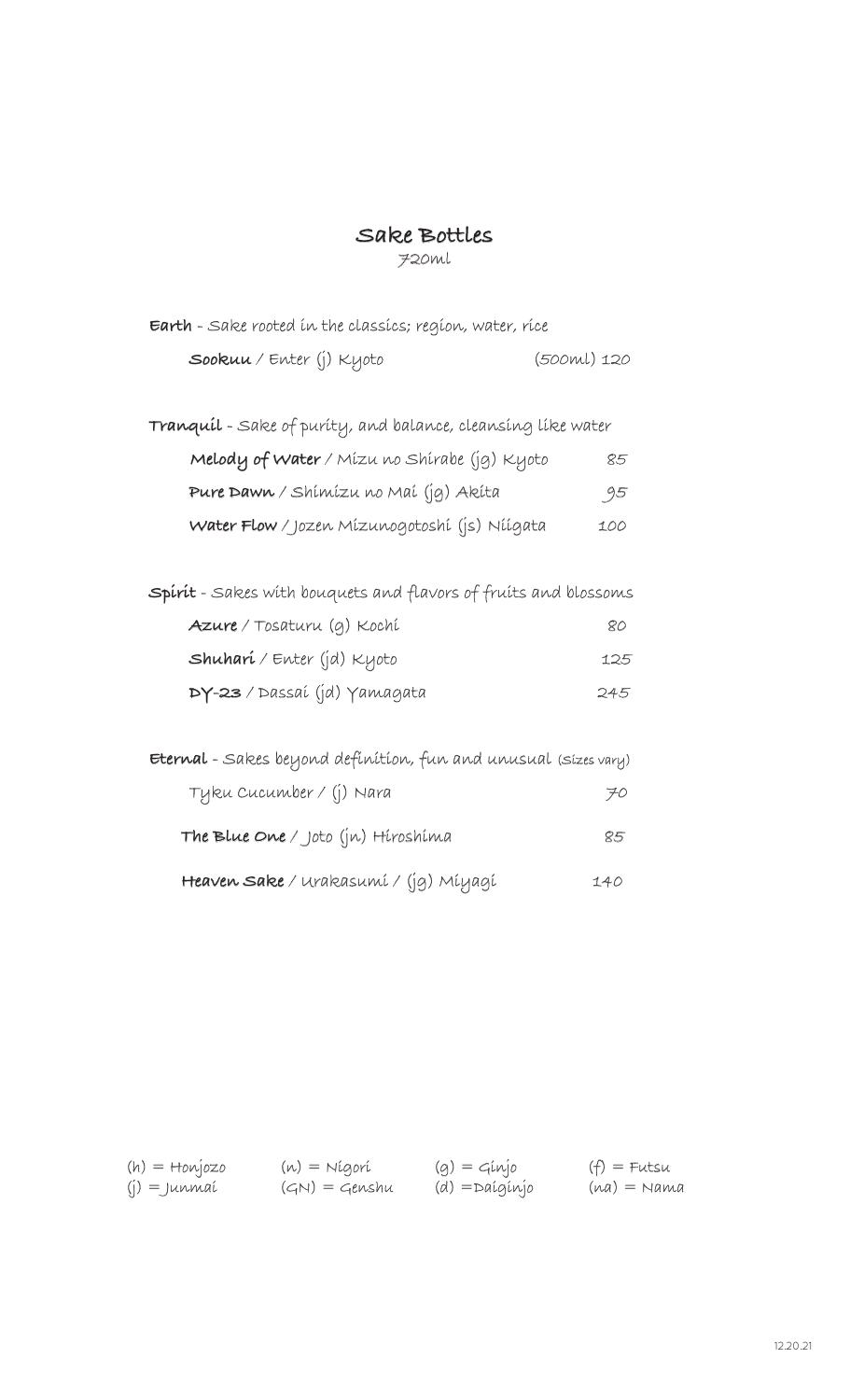## **Wines by the Glass**

| Sparkling                                                                |    |
|--------------------------------------------------------------------------|----|
| Pommery, NV, Champagne, France                                           | 19 |
| Taíttínger, 'La Françaíse' NV, Champagne, France                         | 23 |
| White Wines                                                              |    |
| Pínot Grígío, Masí, Fríulí, Italy 2018                                   | 14 |
| Sauvígnon Blanc, Rapaura, Marlborough, New Zealand, 2019                 | 16 |
| Ríeslíng, Debts & Lessons, Monterey, Calífornía 2018                     | 17 |
| Chardonnay, Lu § Oly, Columbía Valley, Washíngton, 2018                  | 17 |
| ROSÉ Wines                                                               |    |
| Grenache, Chateau Gassier, Esprit, Provence, France, 2017                | 16 |
| Red Wines                                                                |    |
| Super Tuscan, Brancaía 'Tre', Tuscany, Italy, 2015                       | 15 |
| Malbec, Níeto Senetíner, Mendoza, Argentína, 2018                        | 16 |
| Pínot Noír, J Víneyards, Calífornía, 2017                                | 17 |
| Merlot, Sterlíng, Napa Valley, Calífornía, 2015                          | 18 |
| Cabernet, Banshee, Sonoma, Calífornía, 2018                              | 19 |
| Pinot Noir, Megan Anne Cellars, Willamette Valley, Oregon, 2018          | 26 |
| Cabernet, Black Stallíon, Límíted Release, Napa Valley, Calífornía, 2016 | 29 |

## **Wines by the Bottle**

## **Sparkling**

| Pommery, NV, Champagne, France 375ml                     | 48  |
|----------------------------------------------------------|-----|
| Cava, Campo Víejo NV, Spaín                              | 52  |
| G.H. Mumm, Brut NV, Champagne, France                    | 95  |
| Taíttínger NV, Brut, 'la Françaíse', Champagne, France   | 115 |
| Veuve Clícquot NV, 'Yellow label', Champagne, France     | 125 |
| Perrier-Jouët, Blanc de Blancs', Champagne, France, NV   | 195 |
| Veuve Clíquot NV, 'Yellow Label', Champagne, France 1.5L | 375 |
| Perrier-Jouët, Belle Epoque', Champagne, France, 2006    | 450 |
| Dom Perígnon, Brut, Champagne, France, 2006              | 550 |
| Louis Roederer NV, 'Cristal', Champagne, France          | 900 |
| Armand De Brígnac NV, 'Ace of Spades', Champagne, France | 900 |
|                                                          |     |

\* Vintages Subject To Change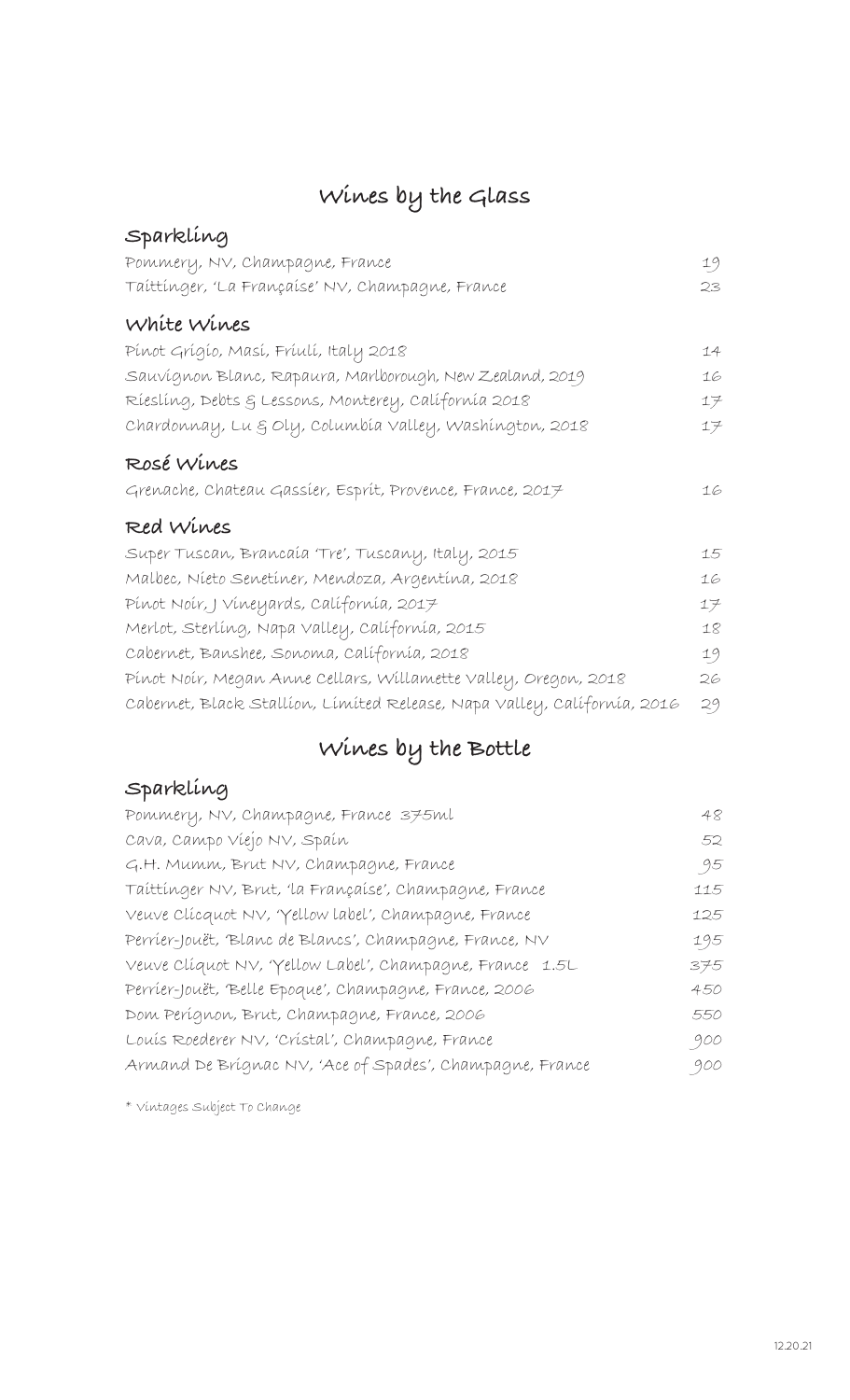## **Wines by the Bottle**

| ROSÉ                                                                          |     |
|-------------------------------------------------------------------------------|-----|
| Grenache, Château Gassier, Esprit, Provence, France, 2017                     | 64  |
| Grenache/Cinsault/Mourvedre, Dive Into Hampton Water, Languedoc, France, 2017 | 70  |
| Grenache, Domaines OTT Côtes de Provence Rosé, Provence, France, 2017         | 120 |
| White                                                                         |     |
| Pínot Grígío, Bollíní, Trentíno-Alto Adge, Italy 2018                         | 56  |
| Pinot Gris, Duck Pond, Willamette Valley, Oregon, 2018                        | 56  |
| Albaríno, Martín Codax, Rías Baíxas, Spaín, 2018                              | 60  |
| Sauvingnon Blanc, Rapaura, Marlborough, New Zealand, 2019                     | 64  |
| Sauvígnon Blanc, Whitehaven, Marlborough, New Zealand, 2019                   | 64  |
| Chardonnay, Laguna Winery, Russian River Valley, California, 2016             | 65  |
| Ríeslíng, Debts & Lessons, Monterey, Calífornía 2018                          | 68  |
| Sancerre, Château de Sancerre, Loire, France, 2018                            | 80  |
| Sauvígnon Blanc, Craggy Range, Marlborough, New Zealand, 2018                 | 80  |
| Sauvígnon Blanc, Cakebread Cellars, Napa Valley, Calífornía, 2017             | 90  |
| Chardonnay, Jordan, Russían Ríver Valley, Calífornía, 2017                    | 90  |
| Ríeslíng, Trímbach, Alsace, France, 2016                                      | 95  |
| Sancerre, Michel Redde, 'Les Tuilieres', Sancerre, France, 2017               | 100 |
| Chardonnay, Orín Swíft, 'Mannequín', Napa Valley, Calífornía, 2015            | 105 |
| Chardonnay, Cakebread Cellars, Napa Valley, Calífornía, 2018                  | 125 |
| Pouilly-Fuissé, Domaine J. A. Ferret, Burgundy, France, 2016                  | 125 |
| Chardonnay, Far Niente, Napa Valley, California, 2017                         | 150 |
| Châteauneuf-du-Pape Blanc, Château la Nerthe, Rhône, France, 2016             | 160 |
| Meursault, Maíson Louís Jadot, Burgundy, France, 2013                         | 165 |
| Chassagne Montrachet, Joseph Drouhín, Burgundy, France, 2014                  | 190 |
| Chardonnay, Hacíenda de Arínzano, 'Gran Víno', Navarre, Spaín, 2010           | 205 |
| Red                                                                           |     |
| Super Tuscan, Brancaía, 'TRE', Tuscany, Italy, 2015                           | 60  |
| Malbec, Níeto Senetíner, Mendoza, Argentína, 2018                             | 64  |
| Pínot Noír, J Víneyards, Calífornía, 2017                                     | 68  |
| Merlot, Sterlíng, Napa Valley, Calífornía, 2015                               | 72  |
| Red Blend, Kuleto, 'Natíve Son', Napa County, Calífornía, 2016                | 75  |
| Zínfandel, Saldo, Calífornía, 2017                                            | 76  |
| Cabernet, Banshee,, Sonoma, Calífornía, 2018                                  | 76  |
| Brunello Dí Montalcíno, Síro Pacentí, 'Pelagríllí', Tuscany, Italy, 2012      | 95  |
| Pínot Noír, Maggy Hawk, Anderson Valley, Calífornía, 2013                     | 96  |
| Pinot Noir, Megan Anne Cellars, Willamette Valley, Oregon, 2018               | 104 |
| Red Blend, Prísoner, Napa Valley, Calífornía, 2018                            | 116 |

\* Vintages Subject To Change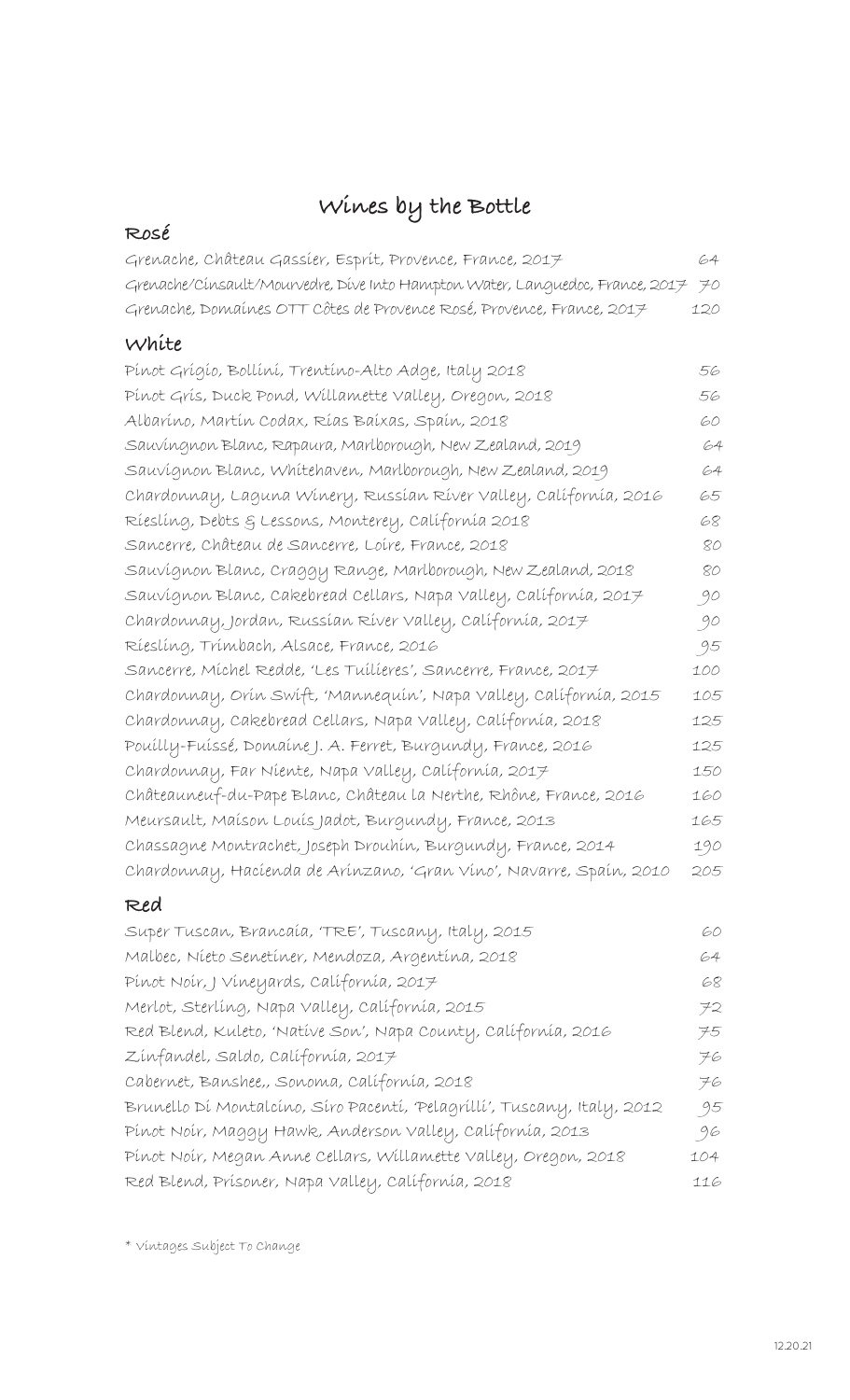#### **Red**

| Cabernet, Black Stallion, Limited Release, Napa Valley, California 2016         | 116  |
|---------------------------------------------------------------------------------|------|
| Petíte Sírah, Stags' Leap, Napa Valley, Calífornía, 2016                        | 120  |
| Merlot, Thorn, Napa Valley, Calífornía, 2016                                    | 120  |
| Cabernet Sauvignon, Orín Swift, Palermo', Napa Valley, Californía, 2017         | 145  |
| Pínot Noír, Flowers, Sonoma Coast, Calífornía, 2017                             | 130  |
| Bordeaux, Château Lassègue, Bordeaux, France, 2016                              | 135  |
| Cabernet, Mt. Brave, Mt. Veeder, Napa Valley, Calífornía, 2011                  | 140  |
| Brunello Dí Montalcíno, Vílla Al Cortíle, Tuscany, Italy, 2014                  | 140  |
| Cabernet, Freemark Abbey Winery, Napa Valley, Californía, 2015                  | 150  |
| Pínot Noír, Eternally Sílenced, Napa Valley, Calífornía, 2017                   | 150  |
| Tempraníllo, Numanthía, Toro, Spaín, 2014                                       | 170  |
| Malbec, Terrazas, 'Las Compuertes', Mendoza, Argentína, 2015                    | 175  |
| Cabernet Sauvignon, Cakebread Cellars, Napa Valley, Calífornía, 2016            | 190  |
| Amarone, Allegríní, Veneto, Italy, 2014                                         | 190  |
| Chateauneuf-du-Pape, Vieux Telegraphe, Rhone Valley, France, 2016               | 205  |
| Cabernet Blend, Príde Mountaín Vineyards, Napa Valley, Calífornía, 2016 210     |      |
| Cabernet, Chímney Rock, 'SLD', Napa Valley, Calífornía, 2016                    | 275  |
| Cabernet Sauvígnon, Quíntessa, Rutherford, Napa Valley, Calífornía, 2016        | 345  |
| Cabernet Sauvígnon, Sílver Oak, Napa Valley, Calífornía, 2014                   | 375  |
| Cabernet, Caymus, 'Specíal Selection', Napa Valley, Californía, 2015            | 475  |
| Cabernet, M by Míchael Mondaví, Napa Valley, Calífornía, 2009                   | 550  |
| Super Tuscan, Tenuta San Guído, 'Sassícaía', Tuscany, Italy, 2016               | 600  |
| Opus One, Napa Valley, Calífornía, 2016                                         | 600  |
| Burgundy, Louís Jadot, Échezéaux, Grand Cru, France, 2016                       | 600  |
| Super Tuscan, Antínorí, 'Tígnanello', Tuscany, Italy, 1990                      | 750  |
| Cabernet Sauvígnon, Hundred Acre, 'Ark Vineyard', Napa Valley, Calífornía, 2015 | 1300 |

## **Generous Selections**

| Grenache, Fleur de Mer Rosé, Provence, France, 2017                 |      | 1.5L 150 |
|---------------------------------------------------------------------|------|----------|
| Cabernet Sauvignon, Kenwood, Jack London', Sonoma, Calífornía, 2013 | 1.5L | 175      |
| Zínfandel, Prísoner, Napa Valley, Calífornía, 2018                  |      | 1.5L 240 |
| Chardonnay, Cakebread Cellars, Napa Valley, Calífornía, 2017        |      | 1.5L 250 |
| cabernet, Faust, Napa Valley, Calífornía, 2016                      |      | 1.5L 350 |
| cabernet, cakebread, Napa valley, calífornía, 2016                  |      | 1.5L 375 |
| Cabernet Sauvignon, Sílver Oak, Napa Valley, Calífornía, 2014       |      | 1.5L 650 |
| Cabernet, Sílver Oak, Napa Valley, Calífornía, 2016                 |      | 3L 1400  |
| Cabernet, Sílver Oak, Napa Valley, Calífornía, 2016                 |      | GL 2500  |
|                                                                     |      |          |

\* Vintages Subject To Change